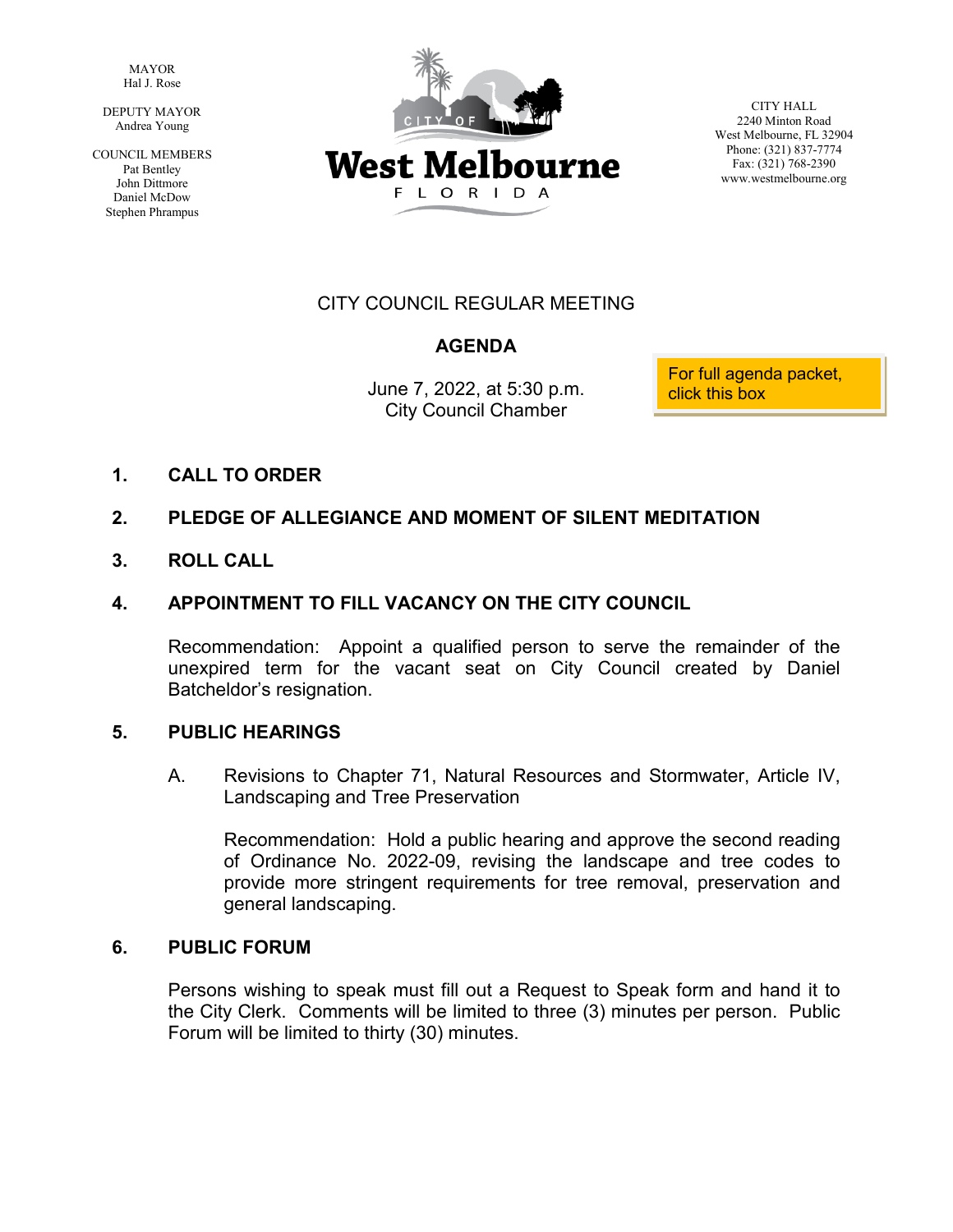### **7. CONSENT AGENDA**

- A. Approve the Regular City Council meeting minutes for Tuesday, May 17, 2022.
- B. Authorize the City Manager to execute an agreement with Konica Minolta for the five-year lease of eight copy machines to serve City Hall, Police Department, Recreation Department and Public Works.
- C. Designate Mayor Hal Rose to be the voting delegate at the Florida League of Cities 96th Annual Conference.
- D. Adopt Resolution No. 2022-10 which updates the development fee schedule.
- E. Adopt Resolution No. 2022-13 exchanging one Recreation Supervisor position for one Coordinator I, Special Populations position in the Parks and Recreation Department.

## **8. ACTION AGENDA**

A. Corradino Group Consultant Contract

Recommendation: Authorize the City Manager to enter into an agreement with the Corradino Group, LLC to conduct the City of West Melbourne 2040 Comprehensive Plan revision project, subject to City Attorney review, revision, and approval of the final contract document.

B. Clement's Wood Park Playground Equipment Replacement

Recommendation: Authorize the City Manager to execute an agreement with GameTime for the removal and disposal of existing playground equipment at the Clement's Wood Park and install a new playground equipment package (Lake Tansi PrimeTime), to include a large primary structure with several slides, loop ladder and climbing areas along with a separate three-bay swing structure and Sensory Wave Seat.

#### **9. CITY COUNCIL REPORTS \***

Council Member Stephen Phrampus Council Member John Dittmore Council Member Pat Bentley Deputy Mayor Andrea Young Council Member Daniel McDow Mayor Hal Rose